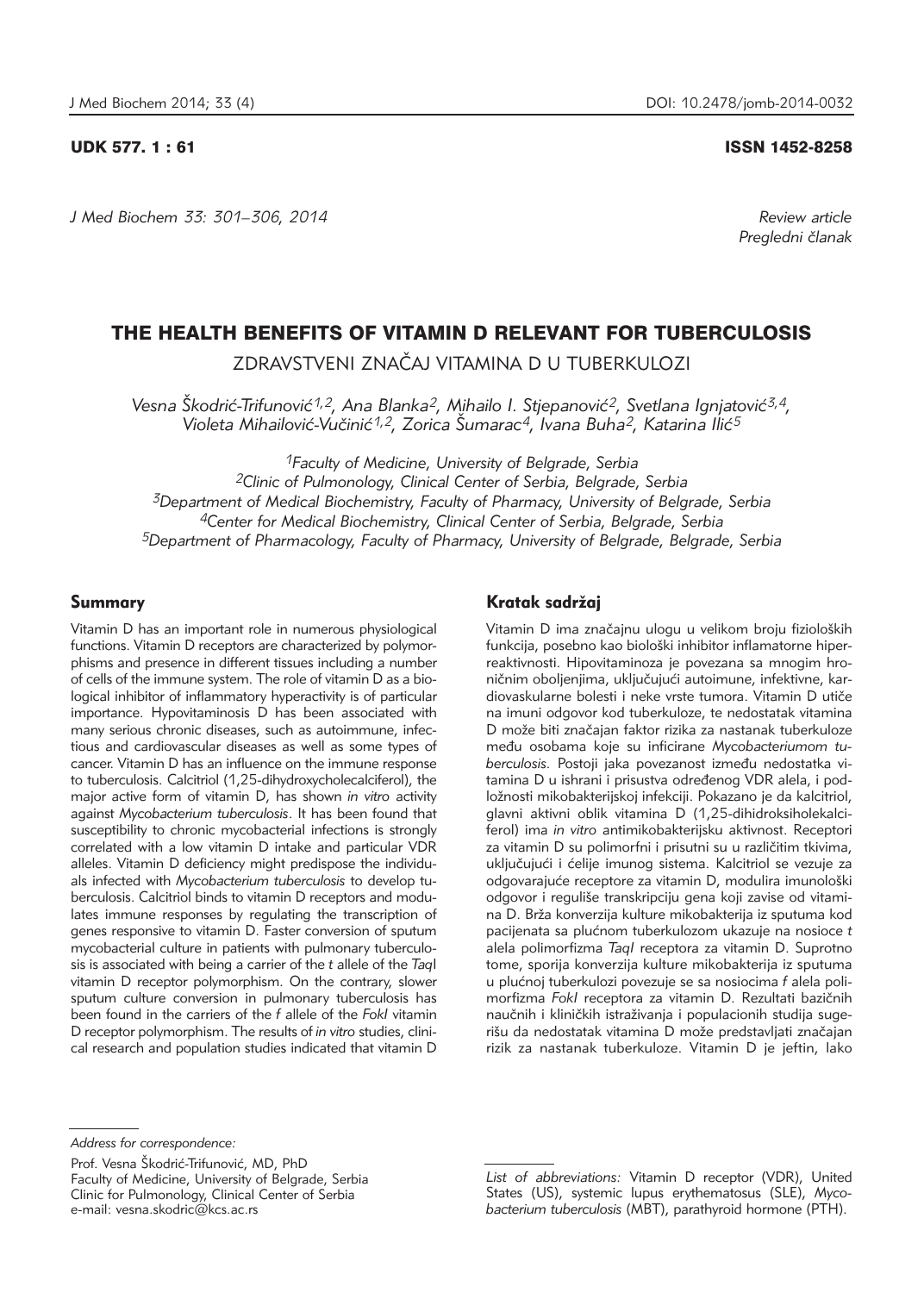deficiency might be a strong risk factor for developing TB. Vitamin D is an inexpensive, easily accessible vitamin, relevant for the prevention of tuberculosis. In addition, vitamin D could contribute to the success of tuberculosis treatment.

Keywords: vitamin D, calcitriol, vitamin D deficiency, tuberculosis, tuberculosis treatment

### Introduction

Tuberculosis is a highly prevalent disease worldwide. In 2008, there were globally 9.4 million cases of tuberculosis and 1.8 million deaths from this disease (1). Hypovitaminosis D has been associated with many serious chronic diseases, such as autoimmune and cardiovascular diseases, deadly cancers, as well as infectious diseases including tuberculosis (2). Vitamin D interacts with the immune system and influences the immune response to tuberculosis. Increased risk of tuberculosis has been found in different vitamin D-deficient populations. Genetic polymorphism of the gene responsible for coding the VDR has been associated with host susceptibility to developing active tuberculosis (3).

### Sources and Metabolism of Vitamin D

Vitamin D is mainly naturally produced in the skin exposed to ultraviolet radiation. Therefore, vitamin D deficiency is usually found in inhabitants of the countries with a lack of ultraviolet light during the winter months. In these countries, the main sources of vitamin D are food and dietary supplements (4). Wild salmon, sardines, herring and mackerel, fish liver oil, goat milk and eggs are foodstuff rich in vitamin D (2). Both exogenous and endogenous vitamin D are metabolized in the liver to 25-hydroxyvitamin D (25(OH)D), the major circulating form of vitamin D (5, 6). After additional hydroxylation within the kidney, 25(OH)D forms the biologically active form of vitamin D, 1,25 dihydroxyvitamin D<sub>z</sub> (1,25(OH)<sub>2</sub>D<sub>z</sub>), also called dihydroxycholecalciferol or calcitriol. Calcitriol, an active form of vitamin D, is a lipid soluble hormone that interacts with VDRs in target tissues (2).

### Definition of Vitamin D Sufficiency

Based on the Institute of Medicine's (US) committee recommendations from 2010, the levels of vitamin D are considered sufficient for adults and children when 25-hydroxyvitamin D serum concentration is 50 nmol/L or higher (6). Vitamin D deficiency, insufficiency, and sufficiency are defined by the experts as  $<$  50, 52 to 72, and  $>$  75 nmol/L serum levels, respectively. A minimum of 1000 IU of vitamin  $D_2$  or vitamin  $D<sub>z</sub>$  is needed daily to provide vitamin D sufficiency in inadequate conditions for cutaneous production of vitamin  $D<sub>z</sub>$ , such as lack of ultraviolet exposure or when a sunscreen is used. For bone health, it

dostupan vitamin, važan za prevenciju tuberkuloze. Pored toga, vitamin D može doprineti uspehu lečenja tuberkuloze.

Ključne reči: vitamin D, kalcitriol, deficit vitamina D, tuberkuloza, tretman tuberkuloze

is best when vitamin D levels are at 90–100 nmol/L (36–40 nmol/L). It is considered that 75 nmol/L is the low limit of vitamin D necessary for maintaining healthy bones (7). When  $25(OH)D$  levels are  $>75$ nmol/L, parathyroid hormone levels begin to reach their peak and intestinal calcium absorption in adults is maximized (6).

There is increasing evidence of vitamin D deficiency in some populations. In the Serbian population, only 8% of individuals have sufficient 25(OH)D concentrations (>75 nmol/L), while about two thirds (68.5%) are vitamin D deficient (25(OH)D <50 nmol/L)  $(7-9)$ .

#### The Health Benefits of Vitamin D

Vitamin D has an important role in numerous physiological functions. Parathyroid hormone (PTH) and calcitriol have a key role in bone formation and resorption, the two processes crucial for maintaining calcium homeostasis in the body (10).

Vitamin D inhibits inflammatory hyperactivity. It has been found that inhabitants of northern regions have a relatively high prevalence of multiple sclerosis and inflammatory bowel disease due to the lack of sunlight (11). Additionally, vitamin D deficiency is linked to many other autoimmune diseases including type one diabetes mellitus, rheumatoid arthritis, and SLE (10). Also, the majority of the analyzed patients with multisystem sarcoidosis had vitamin D deficiency  $(12)$ .

*In vitro* studies have shown that calcitriol acts against MBT. Calcitriol induces the antimycobacterial peptide cathelicidin. Cathelicidin is involved as the first line of defense in the prevention of infections caused by mycobacteria, including tuberculosis (14). Vitamin D receptors (VDR) are expressed on antigen-presenting cells and activated lymphocytes. VDR control the immune response by regulating the transcription of genes responsive to vitamin D. Calcitriol modulates the host response to mycobacterial infection by induction of reactive nitrogen, and oxygen intermediates suppression of matrix metalloproteinase enzymes implicated in the pathogenesis of pulmonary cavitation (13).

*In vitro* and *in vivo* studies have demonstrated that calcitriol in humans has profound antitumor activity in leukemia, squamous cell carcinoma, and prostate, breast, and colon cancer. Calcitriol has anti-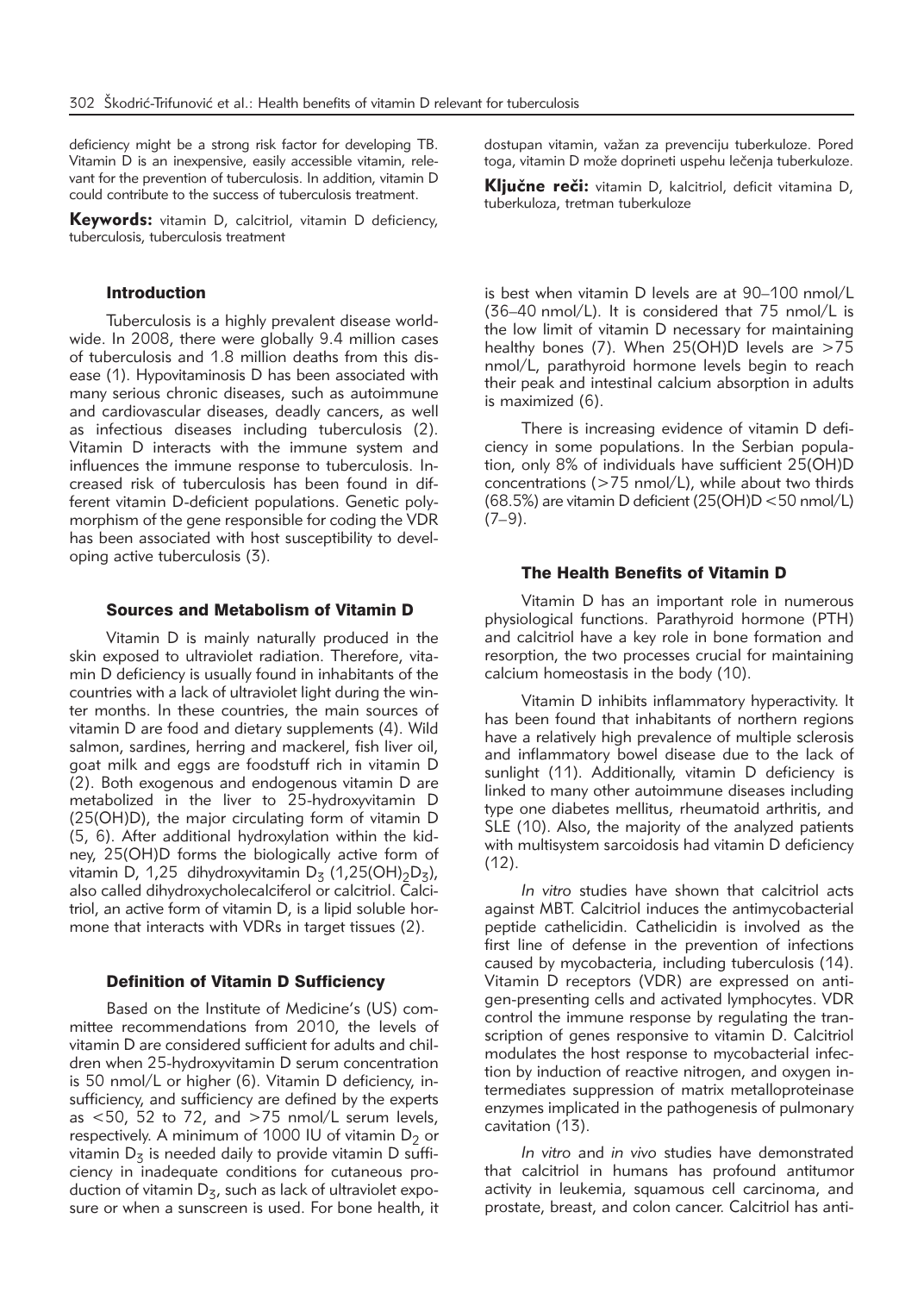proliferative effects on multiple tissues by regulating cell proliferation, differentiation and apoptosis (15). It is estimated that the risk for developing colorectal, breast, and prostate cancer could be reduced by 30 to 50% by either increasing vitamin D intake (at least 1000 IU/d) or increasing sun exposure to raise the blood levels of vitamin D to 25(OH)D >75 nmol/L. It has been suggested that women with vitamin D deficiency are at increased risk for developing colorectal cancer of 253%. On the contrary, in women whose four-year intake of vitamin  $D_5$  is 1500 mg/day calcium and 1100 IU/day vitamin  $D<sub>z</sub>$ , risk for developing cancer is reduced by  $>60\%$  (16).

# Vitamin D as a Modulator of the Immune System

Vitamin D has an important role in the immune response. It participates in the genetic regulation of cytokine production, and has direct effects on T and B cells as well as their responses to activation. It has been shown that vitamin D in B cells inhibits antibody secretion and autoantibody production. Calcitriol inhibits proliferation of T lymphocytes. Vitamin D has immunomodulatory effects on various cells of the immune system, such as inflammatory dendritic cells, T cells, B cells, plasma cells, macrophages, and antigen-presenting cells (APC), as well as inhibitory effects on the secretion of interleukins. It has been found that vitamin D promotes the induction of monocytic differentiation to macrophages and modulates macrophage responses by preventing them from releasing inflammatory cytokines and chemokines. Dendritic cells play a central role in regulating immune activation. Besides being targets for calcitriol immune cells (particularly activated macrophages and dendritic cells), dendritic cells express  $1\alpha$  hydroxylase (the vitamin D-activating enzyme). This enzyme is re quired for the conversion of vitamin  $D<sub>z</sub>$  to calcitriol (the metabolically active form of vitamin D). The  $1\alpha$ hydroxylase present in immune cells is identical to the renal enzyme. However, the regulation of its expression and activity is different. While the extrarenal regulation of hydroxylase is determined by local factors, such as the production of cytokines and growth factors, and by the levels of 25(OH)D, the regulation of renal 1- $\alpha$ -hydroxylase depends on the ingestion of calcium and phosphate, circulating levels of 1.25(OH) $_2D_5$  metabolites, and PTH. It has been shown that vitamin D in B cells inhibits antibody secretion and autoantibody production (10).

### Vitamin D and Susceptibility to Chronic Mycobacterial Infections

Hayes et al. (17) have found that poor vitamin D intake and particular VDR alleles are strongly associated with the susceptibility to chronic mycobacterial

infections. Calcitriol is an immunomodulator that modulates both innate and adaptive immune responses (18) and plays a relevant role in the immune response to *M. tuberculosis*. Vitamin D functions in the immune system are numerous: it increases chemotaxis and phagocytosis of monocytes, macrophages and dendritic cells; is involved in regulation of the differentiation and activation of CD4 lymphocytes; increase in the number and function of regulatory T cells, reduction in the production of cytokines, interferon-g, IL-2, and TNF- $\alpha$  by Th1 cells, and stimulation of the function of Th2 helper cells; inhibition of the production of IL-17 by Th1 cells (18). Vitamin D influences formation of the phagolysosome and production of LL-37, the antimicrobial peptide which has a direct bactericidal activity and an immune-regulating function. The biological mechanisms underlying the modulation of the immune system by vitamin D are still being studied (19, 20). However, two possible mechanisms have emerged as the most likely. It appears that, in infected macrophages, 1,25-dihydroxyvitamin D3 reduces the viability of MBT by enhancing the fusion of the phagosome and lysosome. In the presence of 1,25-dihydroxyvitamin D3, the capacity of MBT to prevent macrophage maturation and formation of the phagolysosome is completely reversed. The pathways which are used for the promotion of the vitamin D-induced phagolysosome formation are independent of the classical interferon-gamma (IFNgamma)-dependent macrophage activation and involve the products of phosphatidylinositol-3-kinases (PI3K), which help in regulation of the transport of endosomes to lysosomes (21). In addition, calcitriol may enhance the production of LL-37. LL-37 is a peptide of the cathelicidin family which has been identified in human alveolar macrophages, lymphocytes, neutrophils, and epithelial cells (19, 22). In addition to having microbicidal activity for MBT, LL-37 also modulates the immune response by attracting monocytes, T cells, and neutrophils to the site of infection. LL-37 induction by calcitriol may play a role in the host's defense against TB infection. The presence of calcitriol in neutrophils and macrophages upregulates the hCAP-18 gene that codes for LL-37 in a dosedependent manner. Serum levels of vitamin D greater than 75 nmol/L provide an adequate macrophage-initiated innate immune response to MBT. However, immune response may be impaired when serum levels of vitamin D are lower than 50 nmol/L (23).

The vitamin D receptor is characterized by polymorphism and presence in different tissues including numerous cells of the immune system. Calcitriol binds to vitamin D receptors and regulates the transcription of genes which are responsive to vitamin D. Patients with pulmonary tuberculosis who are carriers of the *t* allele of the *Taq*I vitamin D receptor polymorphism have more rapid conversion of sputum culture. On the contrary, being a carrier of the *f* allele of the *Fok*I vitamin D receptor polymorphism has been associat-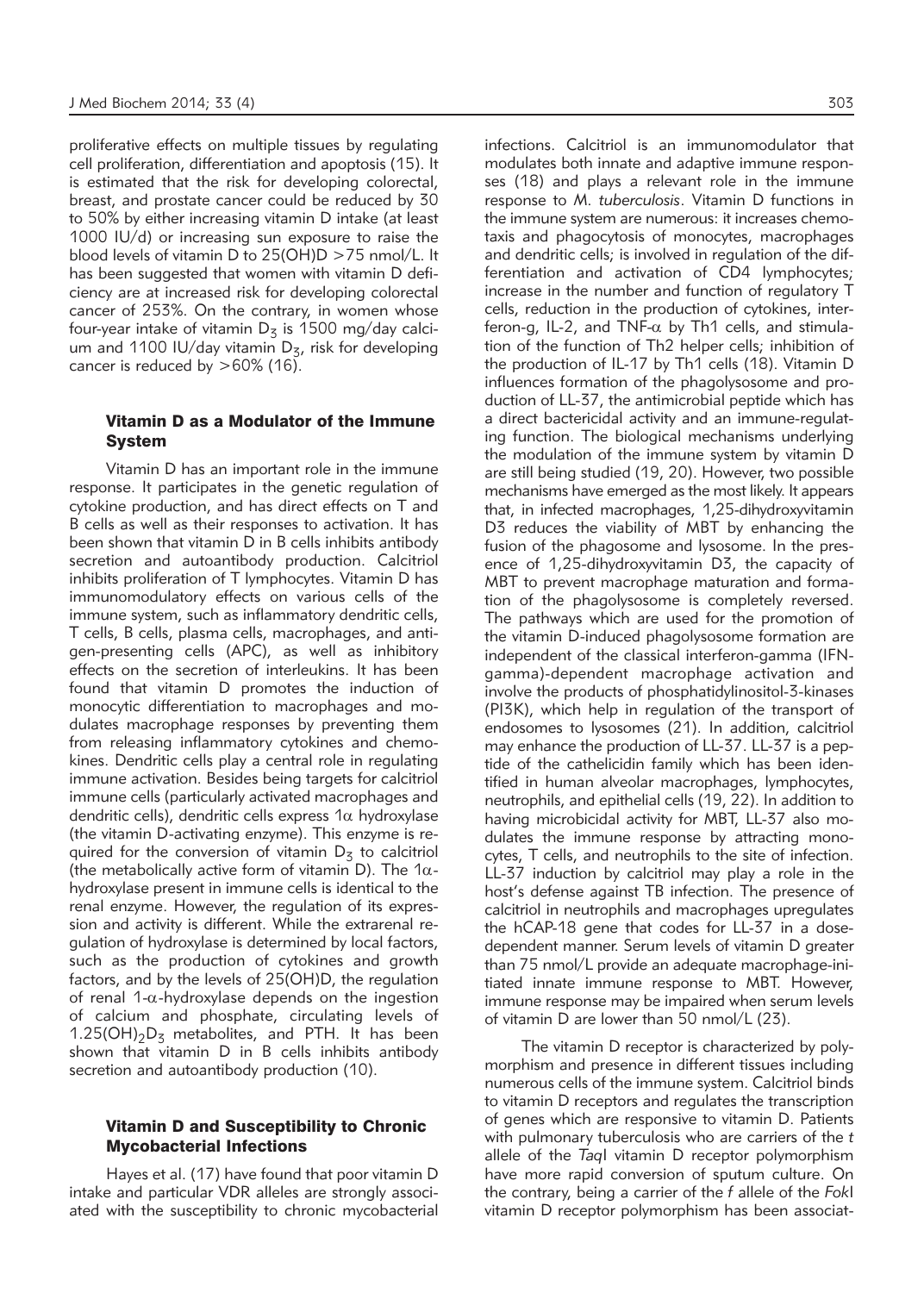ed with a reduction in transcriptional activity, reduction of calcitriol-induced phagocytosis, and a slower sputum culture conversion in pulmonary tuberculosis (24, 25).

### Vitamin D Supplementation

Based on the results of *in vitro* studies, clinical research and population studies, vitamin D could play an important role in the treatment of tuberculosis. Vitamin D requirements in adults differ widely, depending on whether physiological replacement or pharmacological dosing is desired and which treatment is preferred (daily or intermittent bolus). The minimum vitamin D requirement is 400 IU/day at all ages. According to the 2010 guidelines, doses of 1000 IU daily, or up to 600 000 IU given as a oneoff bolus in adults, have been recommended for the treatment of vitamin D deficiency (6). The dose of vitamin D depends on the indication.

Vitamin D supplementation may be beneficial in patients suffering from autoimmune disorders such as multiple sclerosis and diabetes type one (10). However, vitamin D supplementation during TB treatment remains controversial. A few studies have reported clinical improvement in pulmonary TB (15, 24) and one study reported no effect (16). Martineu et al. (24) have indicated that tuberculosis can be cured faster with high doses of vitamin D. They administered vitamin D3 in doses of 2–5 mg four times during the treatment (at the beginning of the treatment and every 14 days after starting standard tuberculosis treatment).

## Comparative Analysis of Vitamin D **Status**

Vitamin D deficiency might predispose individuals infected with MBT to develop tuberculosis. A study conducted in Pakistan found that 79% of people who developed tuberculosis had vitamin D deficiency. Risk that healthy people infected with TB through household contacts could develop TB was dependent on the severity of vitamin D deficiency (26). Meta-analysis of 7 case-control studies conducted in different ethnic populations (including the Indian population) showed that 70% of healthy controls had higher vitamin D levels compared to untreated TB patients (27). These results are in concordance with the data from studies from Australia which analyzed African immigrants. It has been found that lower mean levels of vitamin D were associated with high probability of latent, current, or past TB infection (28).

A cross-sectional study conducted in Tanzania among the patients with tuberculosis showed that mean levels of vitamin D were lower in patients with culture-positive tuberculosis compared to patients with culture-negative tuberculosis (29). Monahan and Clarke's meta-analysis of the studies published between 1980 and 2006 analyzed the association between low serum vitamin D and risk of active tuberculosis in humans. Low serum levels of vitamin D were associated with a higher risk of active tuberculosis. Susceptibility to develop disease after being infected with MBT and response to the treatment of tuberculosis are influenced by host genetic polymorphisms in the VDR gene and other genes involved with vitamin D metabolism and function (4, 27, 30). The conversion of culture tests was significantly faster in TB patients with the *tt* or *FF* VDR genotypes than in patients with the *TT/Tt* and the *Ff/ff* VDR genotypes. The results of a multicenter randomized controlled trial conducted among 146 patients (62 assigned to 2.5 mg vitamin D3, 64 assigned to placebo) with smear-positive pulmonary tuberculosis revealed that vitamin D did not significantly affect time of sputum conversion from positive to negative in the whole study population (median time was 36.0 days in the intervention group and 43.5 days in the placebo group;  $p=0.14$ ). However, vitamin D significantly accelerated the conversion of sputum culture in participants with the *TT* genotype of the *TaqI* vitamin D receptor polymorphism (24).

### Conclusion

Vitamin D deficiency has been associated with host susceptibility to developing active tuberculosis. As vitamin D deficiency could increase the susceptibility of individuals to develop tuberculosis, vitamin D supplementation could play an important role in the prevention of this disease. In addition, vitamin D supplementation may contribute to tuberculosis treatment success.

*Acknowledgements.* KI's and VST's work is supported by the Ministry of Education and Science, Republic of Serbia (Projects 175064 and 175046, 2011-2014, respectively).

### Conflict of interest statement

The authors stated that they have no conflicts of interest regarding the publication of this article.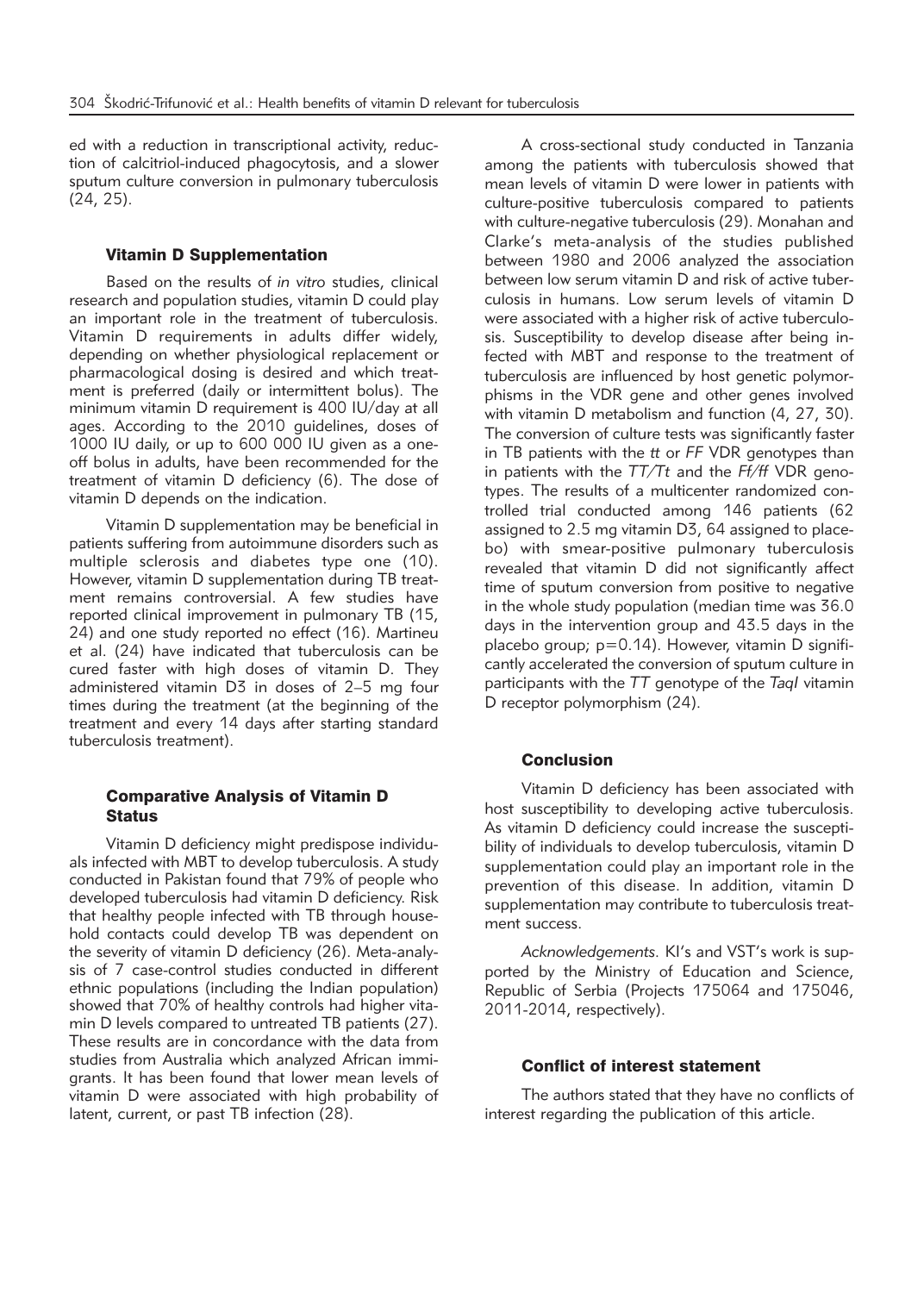#### **References**

- 1. WHO Global tuberculosis control: a short update to the 2009 report. World Health Organization, Geneva (2009).
- 2. Holick MF. Vitamin D: A D-Lightful solution for good health. J Med Biochem 2012; 31: 263–4.
- 3. Viljakainen HT, Palssa A, Kärkkäinen M, Jakobsen J, Lamberg-Allardt C. How much vitamin D3 do the elderly need? J Am Coll Nutr 2006 Oct; 25(5): 429–35.
- 4. Wilkinson RJ, Llewelyn M, Toossi Z, Patel P, Pasvol G, Lalvani A, et al. Influence of vitamin D deficiency and vitamin D receptor polymorphisms on tuberculosis among Gujarati Asians in west London: a case-control study. Lancet 2000; 355: 618–21.
- 5. Vogeser M, Seger C. Vitamin D–challenges in diagnosing and monitoring of hypovitaminosis D. J Med Biochem 2012; 31(4): 316–25.
- 6. Institute of Medicine (US) committee to review dietary reference intakes for vitamin D and calcium. Ross AC, Taylor CL, Yaktine AL, Del Valle HB, eds. Dietary reference intakes for calcium and vitamin D. Washington DC: National Academies Press, 2011.
- 7. Jovičić S, Ignjatović S, Kangrga R, Beletić A, Mirković D, Majkić-Singh N. Comparison of three different methods for 25(OH)-vitamin D determination and vitamin D status in general population – Serbian experience. J Med Biochem 2012; 31(4): 347–57.
- 8. Zittermann A, Iodice S, Pilz S, Grant WB, Bagnardi V, Gandini S. Vitamin D deficiency and mortality risk in the general population: a meta-analysis of prospective cohort studies. Am J Clin Nutr 2012; 95(1): 91–100.
- 9. Melamed ML, Erin D, Michos ED, Post W, Astor B. 25- Hydroxyvitamin D levels and the risk of mortality in the general population. Arch Intern Med 2008; 168(15): 1629–37.
- 10. Arnson Y, Amital H, Shoenfeld Y. Vitamin D and autoimmunity: new etiological and therapeutic considerations. Ann Rheum Dis 2007; 66(9): 1137–42.
- 11. Cantorna MT, Mahon BD. Mounting evidence for vitamin D as an environmental factor affecting autoimmune disease prevalence. Exp Biol Med 2004; 229(11): 1136–42.
- 12. Mihailović-Vučinić V, Ignjatović S, Dudvarski-Ilić A, Stjepanović M, Vuković M, Omčikus M, et al. The role of vitamin D in multisystem sarcoidosis. J Med Biochem 2012; 31(4): 339–46.
- 13. Coussens A, Timms PM, Boucher BJ, Venton TR, Ashcroft AT, Skolimowska KH, et al. 1 alpha, 25-dihydroxyvitamin D inhibits matrix metalloproteinases induced by Mycobacterium tuberculosis infection. Immunology 2009; 127(4): 539–48.
- 14. Martineau AR, Wilkinson KA, Newton SM, Floto RA, Norman AW, Skolimowska K, et al. IFN-y- and TNF-independent vitamin D-inducible human suppression of mycobacteria: the role of cathelicidin LL-37. J Immunol 2007; 178: 7190–8.
- 15. Chung I, Han G, Seshadri M, Gillard BM, Yu WD, Foster BA, et al. Role of vitamin D receptor in the antiproliferative effects of calcitriol in tumor-derived endothelial cells

and tumor angiogenesis in vivo. Cancer Res 2009; 69(3): 967–75.

- 16. Holick MF. Vitamin D and sunlight: strategies for cancer prevention and other health benefits. Clin J Am Soc Nephrol 2008; 3(5): 1548–54.
- 17. Hayes CE, Nashold FE, Spach KM, Pedersen LB. The immunological functions of the vitamin D endocrine system. Cell Mol Biol (Noisy-le-grand) 2003; 49(2): 277–300.
- 18. Baeke F, Takiishi T, Korf H, Gysemans C, Mathieu C. Vitamin D: modulator of the immune system. Curr Opin Pharmacol 2010; 10(4): 482–96.
- 19. Rivas-Santiago B, Hernandez-Pando R, Carranza C, Juarez E, Contreras JL, Aguilar-Leon D, et al. Expression of cathelicidin LL-37 during Mycobacterium tuberculosis infection in human alveolar macrophages, monocytes, neutrophils, and epithelial cells. Infect Immun 2008; 76(3): 935–41.
- 20. Kaufmann SH. Tuberculosis: back on the immunologist's agenda. Immunity 2006; 24(4): 351–7.
- 21. Hmama Z, Sendide K, Talal A, Garcia R, Dobos K, Reiner NE. Quantitative analysis of phagolysosome fusion in intact cells: inhibition by mycobacterial lipoarabinomannan and rescue by an 1alpha,25-dihydroxyvitamin D3 phosphoinositide 3-kinase pathway. J Cell Sci 2004; 117(Pt 10): 2131–40.
- 22. Liu PT, Stenger S, Tang DH, Modlin RL. Cutting edge: vitamin D-mediated human antimicrobial activity against Mycobacterium tuberculosis is dependent on the induction of cathelicidin. J Immunol 2007; 179(4): 2060–3.
- 23. Liu PT, Stenger S, Li H, Wenzel L, Tan BH, Krutzik SR, et al. Toll-like receptor triggering of a vitamin D–mediated human antimicrobial response. Science 2006; 311 (5768): 1770–3.
- 24. Martineau AR, Timms PM, Bothamley GH, Hanifa Y, Islam K, Claxton AP, et al. High-dose vitamin D(3) during intensive-phase antimicrobial treatment of pulmonary tuberculosis: a double-blind randomised controlled trial. Lancet 2011; 377(9761): 242–50.
- 25. Selvaraj P, Chandra G, Jawahar MS, Rani MV, Rajeshwari DN, Narayanan PR. Regulatory role of vitamin D receptor gene variants of Bsm I, Apa I, Taq I, and Fok I polymorphisms on macrophage phagocytosis and lymphoproliferative response to Mycobacterium tuberculosis antigen in pulmonary tuberculosis. J Clin Immunol 2004; 24(5): 523–32.
- 26. Talat N, Perry S, Parsonnet J, Dawood G, Hussain R. Vitamin D deficiency and tuberculosis progression. Emerg Infect Dis 2010; 16(5): 853–5.
- 27. Nnoaham KE, Clarke A. Low serum vitamin D levels and tuberculosis: a systematic review and meta-analysis. Int J Epidemiol 2008; 37(1): 113–19.
- 28. Gibney KB, MacGregor L, Leder K, Torresi J, Marshall C, Ebeling PR. Vitamin D deficiency is associated with tuberculosis and latent tuberculosis infection in immigrants from sub-Saharan Africa. Clin Infect Dis 2008; 46(3): 443–6.